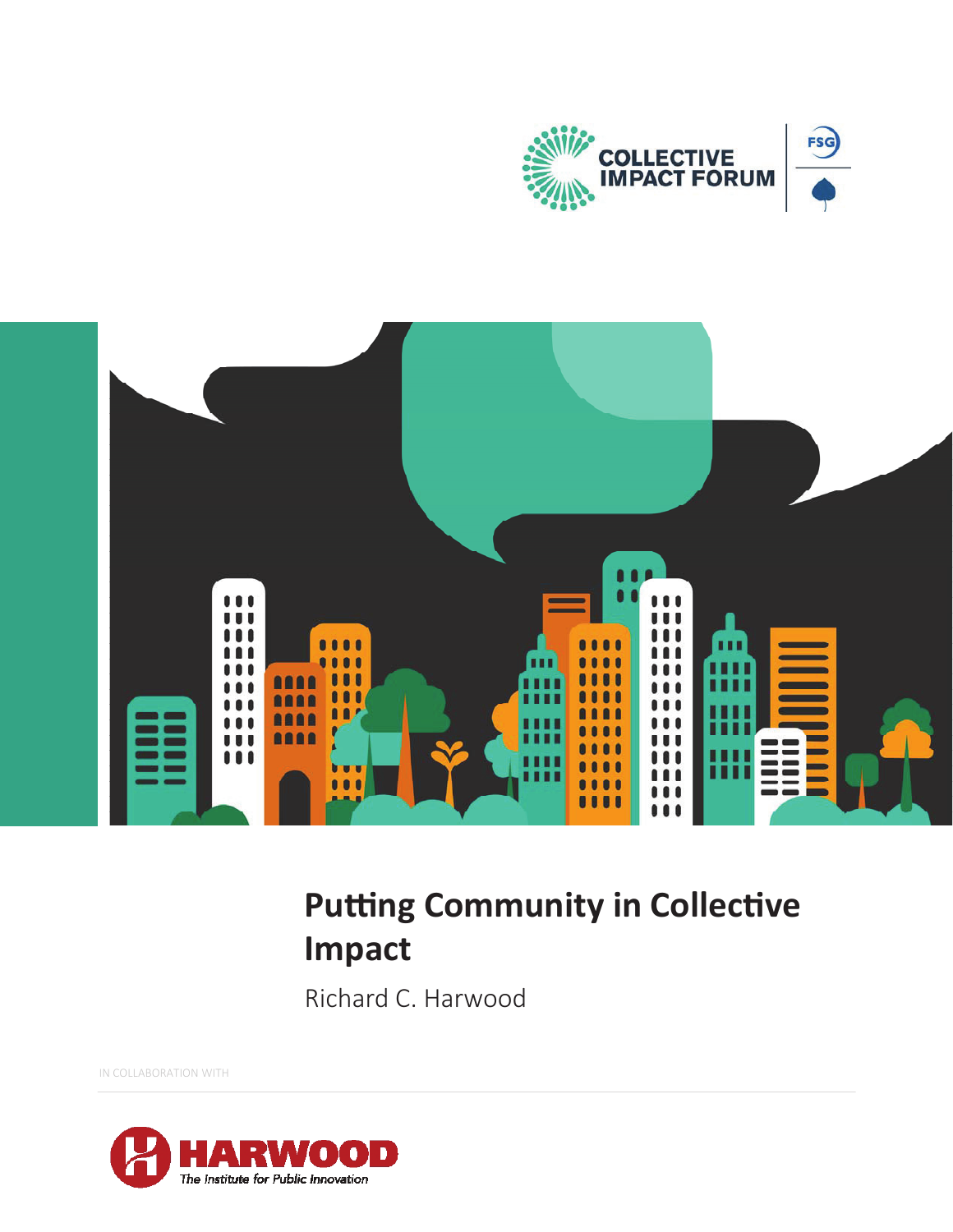

### About **The Collective Impact Forum** About the **Harwood Institute for**

The Collective Impact Forum, an initiative of FSG and the Aspen Institute Forum for Community Solutions, is a resource for people and organizations using the collective impact approach to address large-scale social and environmental problems. We aim to increase the effectiveness and adoption of collective impact by providing practitioners with access to the tools, training opportunities, and peer networks they need to be successful in their work. The Collective Impact Forum includes communities of practice, in-person convenings, and an online community and resource center. It launched in early 2014.

Learn more at *collectiveimpactforum.org* 



# **Public InnovaƟon**

The Harwood Institute for Public Innovation is a nonpartisan, independent nonprofit that teaches, coaches and inspires people and organizations to solve pressing problems and change how communities work together. The Institute has worked across the U.S. and increasingly around the world and has partnered with some of the world's largest nonprofits, including United Way Worldwide, AARP, the American Library Association, the Corporation for Public Broadcasting and others.

The people we teach and coach, called public innovators, are the leaders that move our communities forward. They come from nonprofits, businesses, government, the media, and educational and religious organizations. They are an essential ingredient to solving our most vexing challenges.

That's why the Institute has set a bold goal to develop 5,000 public innovators by 2016.

Learn more at www.theharwoodinstitute.org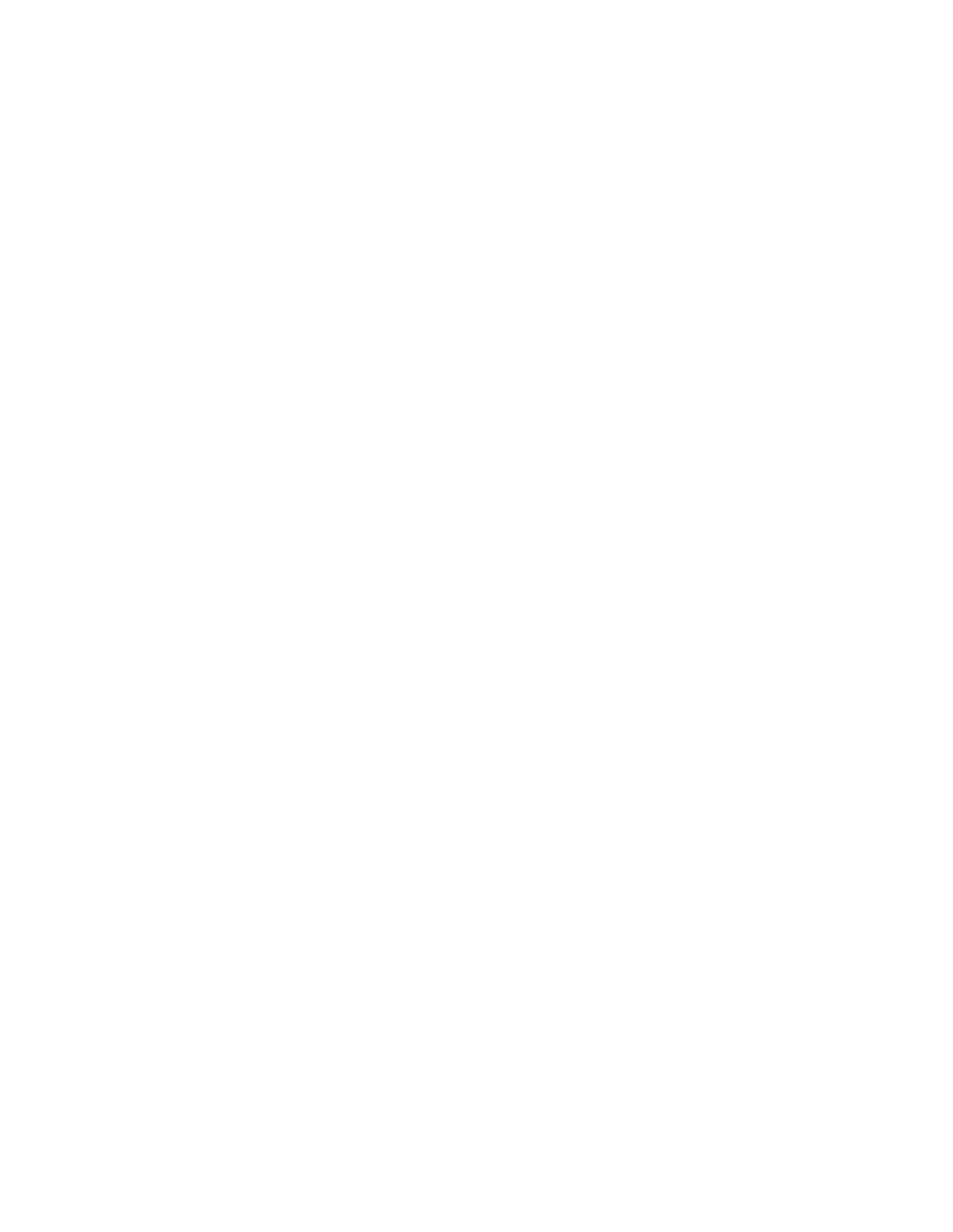# Putting Community in Collective Impact

### By Richard C. Harwood

Not long ago, I led a discussion in Battle Creek, MI, with over a hundred leaders – from across all sectors – who were there to kick-off a collective impact effort focused on vulnerable children and families. In that discussion, the leaders repeatedly described the community as "jaded" and "frustrated." They said that too little trust exists in the community for people to make progress that "sticks," that endless turf battles inevitably cripple efforts, and that there aren't enough credible leaders and organizations to help the community move forward. The community, they said, is tired of initiatives and programs that start one day only soon to fade away and further undermine people's confidence that anything significant can be accomplished. They asserted that the prevailing way of doing business is to do things to people rather than with people.

While this particular conversation happened in Battle Creek, it could have easily been in any one of hundreds of conversations I've had with people in scores of communities across the country. There is a deep hunger within people in communities to make a real dent on the challenges that beset us. But people are wrestling with fundamental questions about how to create these changes, questions that go to the heart of community life – how it functions, how to engage it, how progress can be made. Time and again I hear concerns about what will it take to combat local conditions like those identified in Battle Creek. How can *their* community actually come together, when so many forces seem to continue to split us apart? And even if progress is made, what will it take to sustain it? It is one thing to *want* change; it is quite another to *produce* it.

Just about everywhere I go nowadays – including Battle Creek, where my own Institute's partnership with the community continues – people are talking about the role that collective impact could have in moving communities forward.

That's a good thing! I've spent the past 25 years arguing that there is a vacuum in communities for groups that span boundaries and bring different sectors to the table (including "everyday people") to address common challenges *together*. Now an ever-growing number of community leaders, funders and businesspeople, among others, see the "collective impact" route as a compelling way to tackle seemingly intractable challenges that have eluded them.

While past community efforts may have produced isolated success in some communities, now people see a possibility for widespread, systemic change.

And there's good reason for this optimism. In California, for example, over 55 organizations came together in the Community Partnership for Families of San Joaquin to transform social service delivery in the county<sup>1</sup>. Through the establishment of 18 integrated Family Resource Centers, 25,000 families have been able to get the help they need through a streamlined intake and planning process. Results for these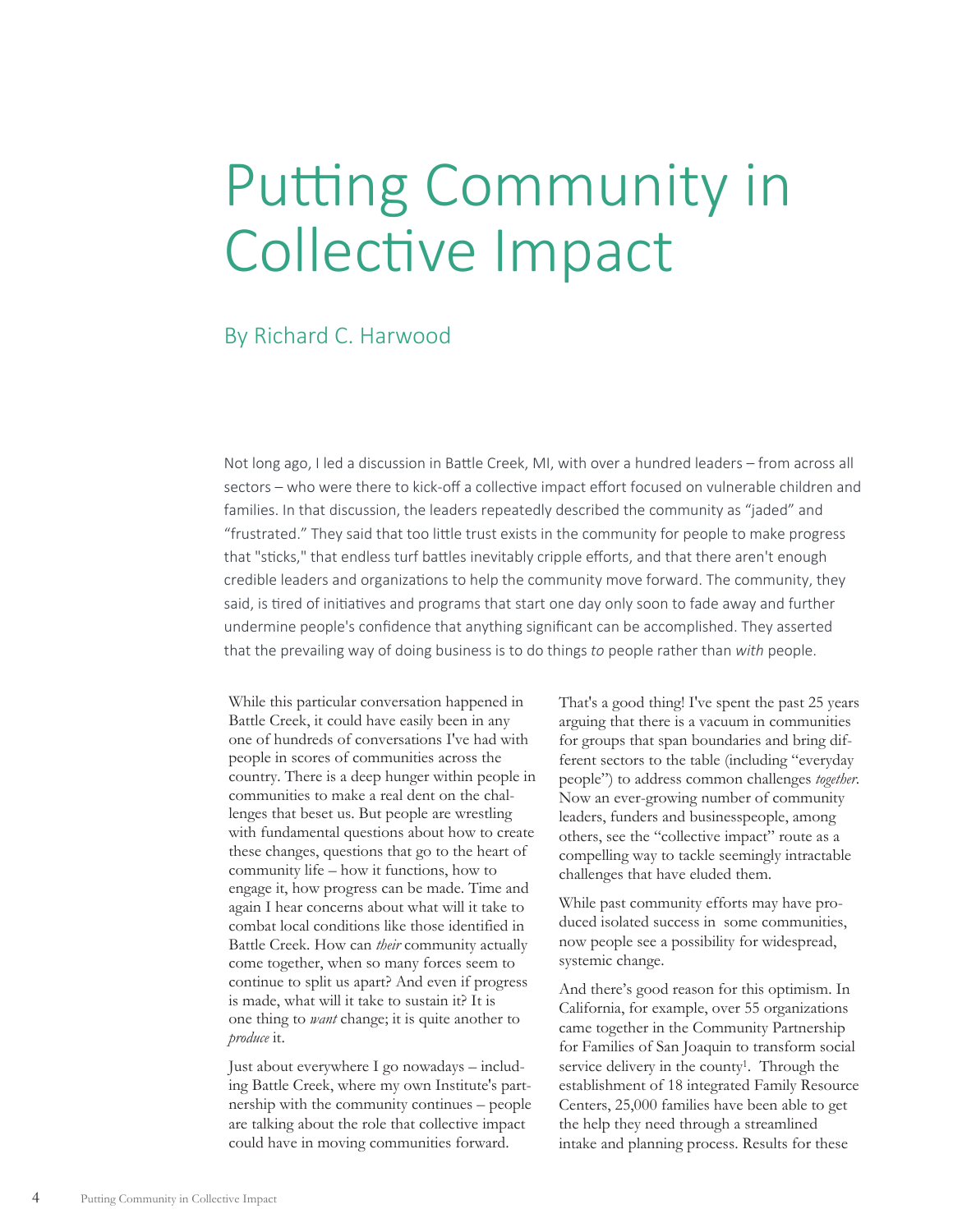families include a 10 percent increase in school attendance and lowered rates of child abuse and neglect.

The Community Partnership was one of several high-impact collaborations identified by the White House Council for Community Solutions in 2012. These case studies prove the potential of long-term investment in communities, and of community members as "partners and producers of impact." Another notable example is the Parramore Kidz Zone, a collaborative led by the City of Orlando, FL2. The Zone provides a broad range of programs to children, at sites throughout the neighborhood, from free tutoring to comprehensive health and wellness programs. From 2007 to 2010, grade-level reading scores here increased by 15 percent; and math scores by 21 percent. The juvenile arrest rate fell by 81 percent; and, as in San Joaquin, the city will apply their collective impact approach to other neighborhoods.

### Building on Collective Impact

In their seminal article, *Collective Impact*, which appeared in the *Stanford Social Innovation Review*, John Kania and Mark Kramer have named five key characteristics for successful collective impact efforts, which I excerpt here<sup>3</sup>:

- 1. *Common agenda.* "All participants share a vision for change that includes a common understanding of the problem and a joint approach to solving the problem through agreed-upon actions."
- 2. *Shared measurement.* "All participating organizations agree on the ways success will be measured and reported, with a short list of common indicators identified and used for learning and improvement."
- 3. *Mutually reinforcing activities.* "A diverse set

of stakeholders, typically across sectors, coordinate a set of differentiated activities through a mutually reinforcing plan of action."

- 4. *Continuous communication.* "All players engage in frequent and structured open communication to build trust, assure mutual objectives, and create common motivation."
- 5. *Backbone support. "*An independent, funded staff dedicated to the initiative provides ongoing support by guiding the initiative's vision and strategy, supporting aligned activities, establishing shared measurement practices, building public will, advancing policy, and mobilizing resources."

These five characteristics have become an important framework for addressing tough community problems. Of course, as with any framework, putting these five characteristics into practice is neither easy nor automatic. Communities have a life of their own. They are highly organic systems, made up of ever-changing conditions, with their own rhythms, and a cacophony of voices and actors, including everyday people who make the community their home.

This topsy-turvy environment can be bewildering for those trying to bring about change. It is no wonder why many community leaders are tired and worn down as they seek to produce change; the task at times can feel overwhelming and progress can seem slow. So when it comes to implementing collective impact – or any significant community effort – what on paper may seem like a neat, linear process, can in reality require deft hands, engaged communities, and time to evolve. In such an environment – no matter how many leaders and organizations join an effort, or how well thought-out and rigorous their plan is – it is simply not possible to *impose* a

"My chief concern here is that robust notions of community can sometimes be left out of collective impact discussions and implementation efforts."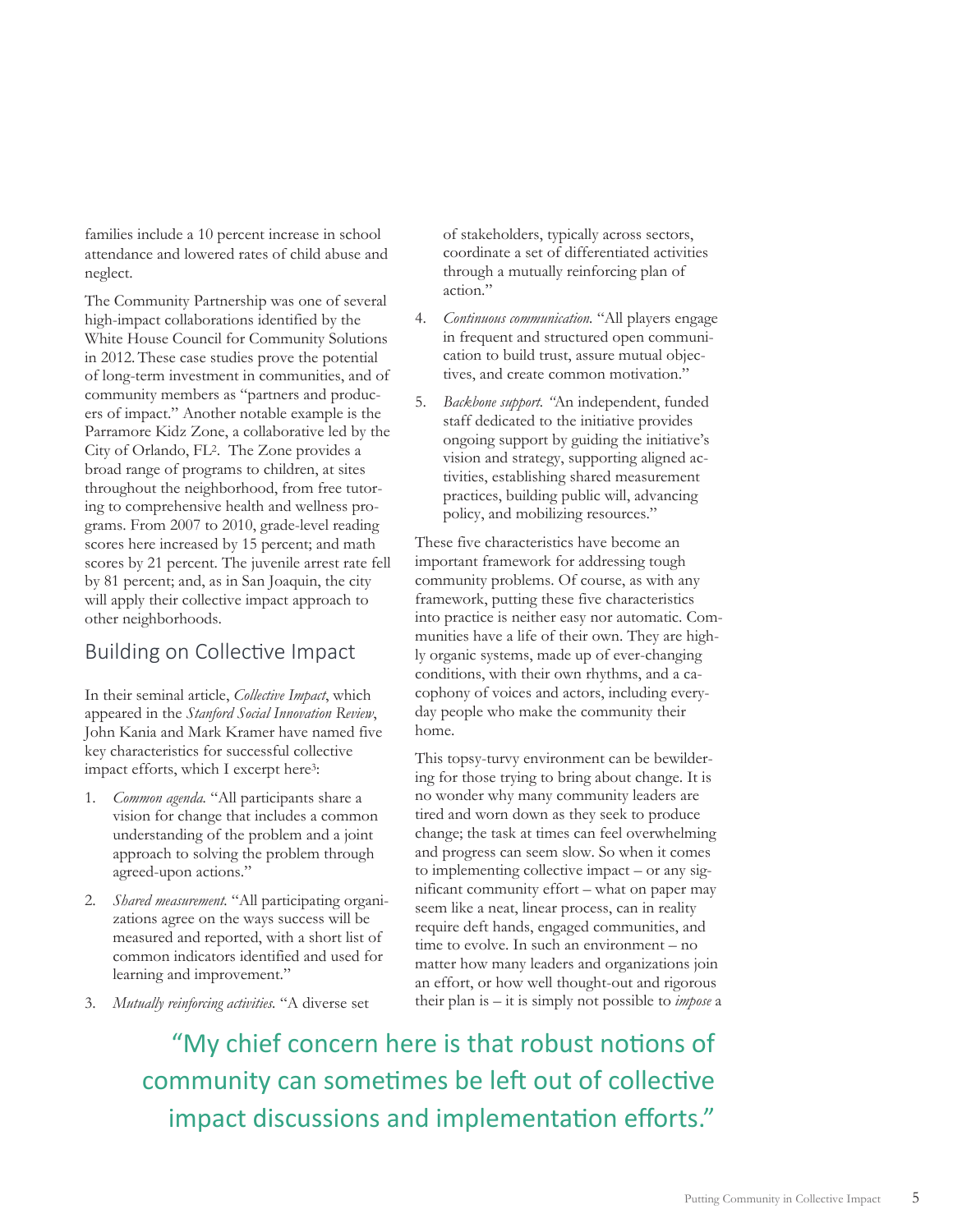# "It is simply not possible to *impose* a strategy on a community; nor is it possible for a group to impose its own will. Rather, the truth is that it is necessary to work *with* the community."

strategy on a community; nor is it possible for a group to impose its own will. Rather, the truth is that it is necessary to work *with* the community.

Which brings me to the *civic culture* of communities.

Civic culture matters for collective impact. Big time! It's how a community works – how trust and public will form, why and how people engage with one another, what creates the right enabling environment for change to take root and accelerate. It relates to the degree of readiness and appetite for change among leaders, groups *and* everyday people. Civic culture helps to explain why some communities move forward and others remain stuck or treading water; and why some communities that do make progress ultimately slide backward.

I didn't start my work with this conclusion; rather, it emerged only after many efforts – not all successful – in a variety of communities. But it makes sense. Organizational development consultants will tell you that an organization's culture is pivotal to how well an organization performs. Athletic coaches incessantly talk about the "locker room culture." When visiting a foreign nation, we often reach for a book to learn about its culture.

Each community has its own civic culture that must be understood in order for progress to be made. But notwithstanding differences, there are clear and practical ways to make sense of a local civic culture and develop it. By paying attention to civic culture, it becomes possible to accelerate and deepen collective impact efforts to "move the needle" on an issue – and, crucially, to change how a community works together, both in the short- and long-term. After all, it is this

twin victory that the leaders in Battle Creek were in search of; and it is this same urgent desire that I hear people express in so many other communities. They ask, "How can we make progress on the issues we care about and change the very way our community works together?"

My chief concern here is that robust notions of community can sometimes be left out of collective impact discussions and implementation efforts; indeed, the very nature of community seems at times an afterthought, even sometimes an unwanted nuisance to be minimized. But *collective* impact efforts must be aligned and calibrated to the context of community – the "civic  $culture'' - in which they are taking place. So this$ article will lay out five key characteristics of civic culture, explore why they matter, and how paying attention to them may be the difference between a collective impact effort getting stuck – even falling flat – or generating the kinds of results we seek. A collective impact approach holds enormous promise for bringing about meaningful change – but only if such action is taken *with* communities, not *apart from* them.

### Ownership by the Larger Community

An implicit assumption in collective impact is that if the right leaders, professionals and experts are at the table, and if enough data is examined, then a "common agenda" can be created that the community will support. Such an approach may indeed be welcomed in some communities and it may even work for some period of time; but in most places, over time, it won't. The success of collective impact depends on genuine ownership by the larger community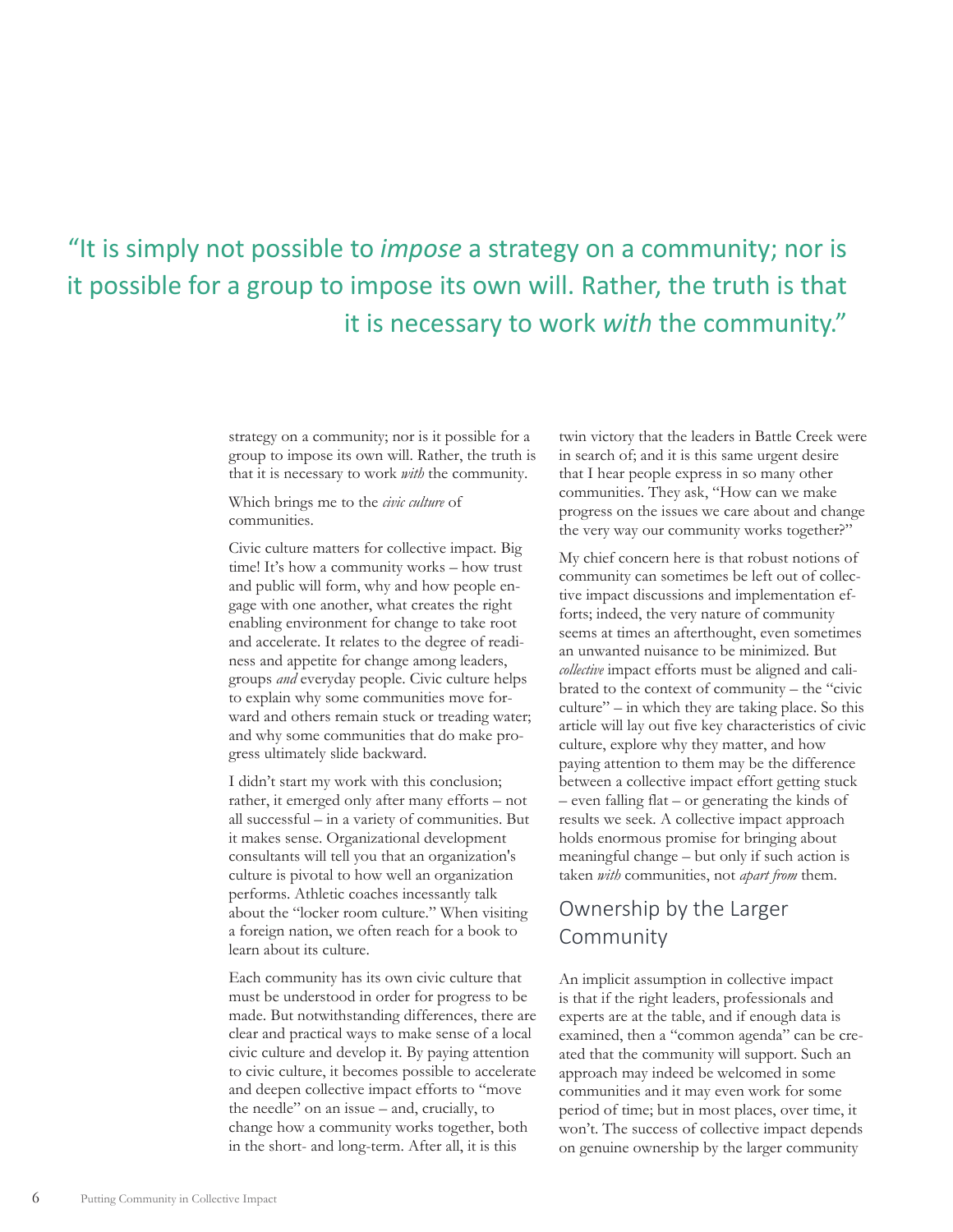that starts with placing a value, not only on expert knowledge, but also on *public knowledge* that comes only from authentically engaging the community.

Many collective impact proponents say that the models they're using already account for such engagement. Indeed, some do. In a June 2013 paper by William Potapchuk, *The Role of Community Schools in Place-Based Initiatives*4, the author lays out a series of promising examples where genuine engagement has occurred in collective impact efforts. But, sadly, too often claims by many others are based on thin notions of engagement – sometimes no more than lip service. After a long discussion about the need for authentic engagement at a recent collective impact meeting, a thought leader in the field told me: "Oh yes, we already do that. We ask the community to react to our data and our plans for moving forward."

At another meeting a group leader once tried to placate my questions about authentic engagement by saying, "Don't worry, we'll have a good community marketing plan!" She then quickly turned the group's attention back to a discussion about data. But engaging a community cannot be satisfied merely by asking people to react to data, or by using community conversations to "test" pre-set strategies, or by equating "engagement" with marketing plans. Rather, the starting point must be to engage people on their *shared aspirations* for the community.

After all, communities are a common enterprise about shared things. Asking about shared aspirations is different from asking people about the "problems" they see, which only creates a deficit approach that inevitably leads to finger-pointing and arguments over pre-set solutions.

And it differs, too, from "visioning exercises" – typically complex processes that instruct people to use "little yellow dots" to make their individual preferences known, and thus too often short -circuiting real discussion and producing ideas wholly un-tethered from the *community's* reality. It shouldn't be a mystery why so many visioning reports sit on shelves gathering dust.

We also want to know the challenges people

face in moving toward their aspirations; understanding how people experience those challenges in their daily lives is critical. Only then is it possible to gain a deeper understanding and insights into what actually is the rub for people, what *needs* to be addressed, and *in what ways*. We would also explore who people trust to help create the kind of change they seek: finding the leaders, organizations, and community members that people trust to lead and implement efforts can be the difference between forward movement and plans that gain little traction. And, importantly, we want to uncover the role that individuals themselves, alone and together, wish to play in generating that change. Collective impact should be an opportunity for people to engage as *citizens* with true aspirations and agency, not merely as passive consumers or claimants, making demands on limited resources.

Shared public knowledge will enable a community to make this shift. Take Asylum Hill, a neighborhood in Hartford, CT, where The Harwood Institute worked with The Hartford, a financial services company, and United Way of Central and Northeastern Connecticut. In talking with different groups and leaders in the community, it seemed that the main issues at hand were jobs and education. But when we engaged people there, they told us something quite different: they want a safer, more connected community. Indeed, it was not necessarily more programs and initiatives they were after, but to create a certain *kind* of community. One reason for their aspirations is that Asylum Hill is a transient neighborhood, where residents said there is a lack of trust and sense of connection. Their number one desire is to come out from their homes and get to know, interact, and work with their neighbors to create a safer, more connected community. Here we also found that crime, or the threat of it, drives people back into their homes; and that when police see two or more people gathering, they seem to assume they are loiterers and disperse them. All this undermines the very community residents there seek to build. But with new public knowledge in hand, the community is examining how their collective efforts need to be harnessed so that they can address people's aspirations and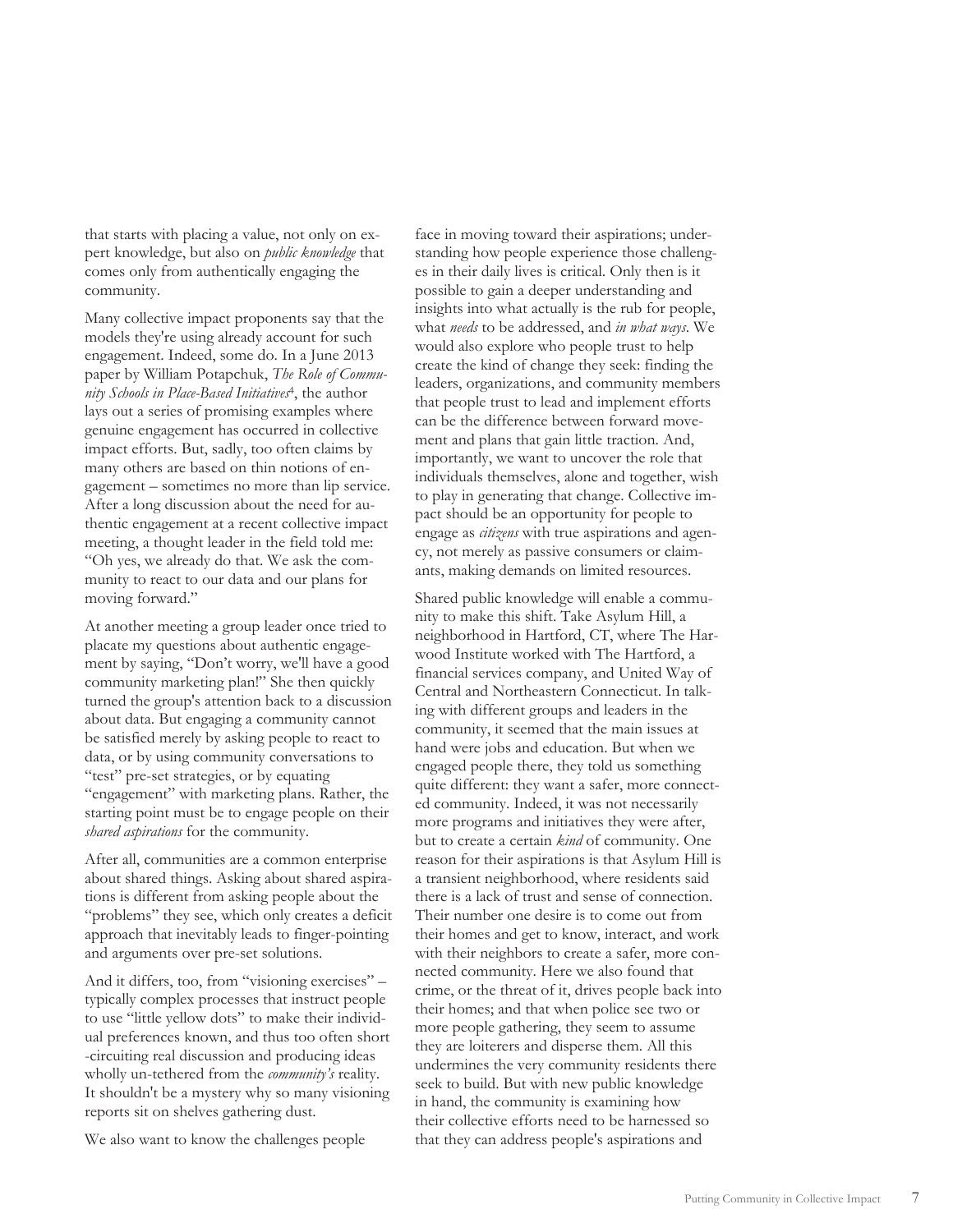concerns, taking a path that will foster greater confidence that the neighborhood *is* moving in the right direction.

### Strategies that Fit the Community

Another key characteristic of collective impact is that organizationally aligned strategies will produce measurable progress when based on the use of data, evidence-based decision-making, and best practices, among other key inputs. Used well, these are all important tools. But here it is important not to confuse a commitment to rigorous analysis with developing strategies that actually *fit* a local context. "Fit" involves more than just doing the numbers, collecting the latest information about programs and best practices, and aligning different groups. These steps alone will not necessarily lead to alignment with the community.

So let's suppose for a moment that authentic engagement in a community has occurred. Even then it is often the case that what is learned is not *practically used* in informing and driving the development of strategies. If they happen at all, people tell me that discussions intended to incorporate *public knowledge* in strategies are too often left to the end of meetings, or as I've often noted, relegated to "marketing" and "communications" sessions.

This is a big mistake, and a lost opportunity! Collective impact efforts should be actively using public knowledge to drive the definition of a common agenda *and* to understand what

"*Fit* also involves knowing that communities go through several stages and the key is to know which stage a community is in at any given time. Each has its own implications—or do's and don'ts-for creating change."

strategies are relevant to the community. *Fit* also involves knowing that communities go through several stages – and the key is to know which stage a community is in at any given time. Each has its own implications – or do's and don'ts – for creating change.

There are five stages of community life – which we call *Community Rhythms<sup>5</sup>* – that help to explain why some communities move faster and others slower when it comes to change. The same strategies in different communities may work in one but not another; and what it takes to accelerate and deepen change will vary given the stage a community is in. When community actors have public knowledge and know its community rhythm, they can determine and drive strategies that will *fit* the local context.

Take a community in the early "catalytic stage." In that instance, it should be possible to see individual pockets of change emerging in the community. Such pockets might represent new ways of tackling old challenges, experimentation, and innovation. But it is also important to remember is that while these pockets are taking root, while they are being celebrated, the remainder of the community is still stuck in the prevailing conditions that dominate the Catalytic Stage: widespread lack of trust in leaders, divisions and turf battles, limited organizational capacity, and a negative ingrained narrative that goes something like, "We can't get together and get things done."

This is exactly what was happening in Asylum Hill. In that community, small pockets of change *had* taken root – including a promising community-school partnership at West Middle School, assorted activities at the YWCA and the Boys and Girls Club, the newly-renovated Sigourney Park, and church and neighborhood association efforts. But in our conversations with community residents, relatively few people mentioned these efforts; moreover, most people said that local efforts and their funding were benefitting *organizations*, not people in the community. When asked, there were no leaders or organizations that people *across the neighborhood* said that they trust.

In this stage a sensible strategy is to build upon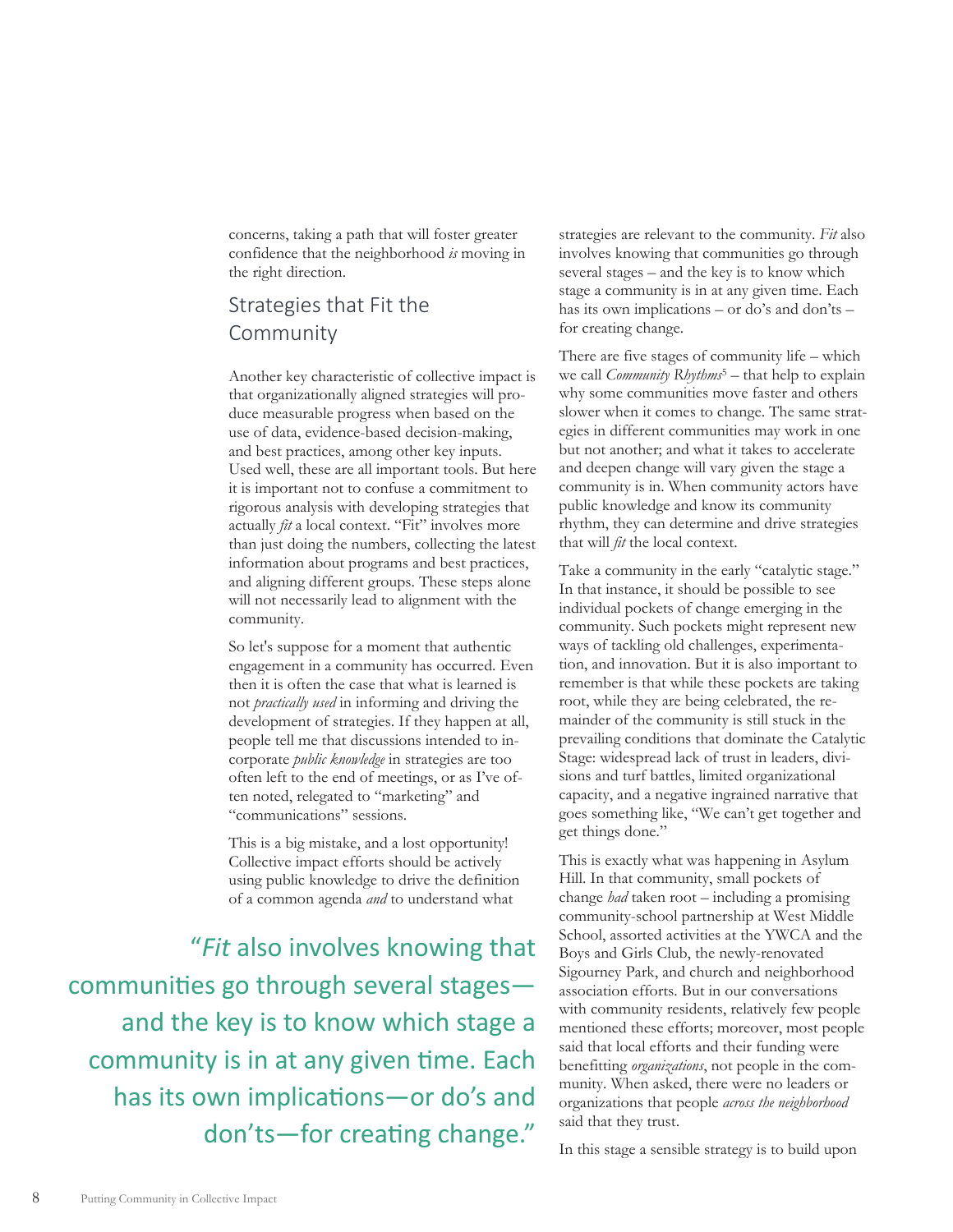| The<br>Waiting<br>Impasse<br>Growth Sustain/Renew<br>Catalytic<br>Place |                                                                                                                                                                                                                                        |                                                                                                                                                                                                                                                             |                                                                                                                                                                                                                                                                                                             |                                                                                                                                                                                      |                                                                                                                                                                                                                                                         |
|-------------------------------------------------------------------------|----------------------------------------------------------------------------------------------------------------------------------------------------------------------------------------------------------------------------------------|-------------------------------------------------------------------------------------------------------------------------------------------------------------------------------------------------------------------------------------------------------------|-------------------------------------------------------------------------------------------------------------------------------------------------------------------------------------------------------------------------------------------------------------------------------------------------------------|--------------------------------------------------------------------------------------------------------------------------------------------------------------------------------------|---------------------------------------------------------------------------------------------------------------------------------------------------------------------------------------------------------------------------------------------------------|
|                                                                         | The Waiting<br>Place                                                                                                                                                                                                                   | Impasse                                                                                                                                                                                                                                                     | Catalytic                                                                                                                                                                                                                                                                                                   | Growth                                                                                                                                                                               | Sustain/Renew                                                                                                                                                                                                                                           |
| Within                                                                  | There is inkling<br>that something<br>is off in the<br>community, but<br>people can't<br>name it. There's<br>no agreement<br>on issues,<br>problems, or<br>aspirations. A<br>disconnect<br>exists between<br>leaders and<br>community. | The community<br>is at logger-<br>heads. There's<br>clarity about<br>"What's<br>wrong," but<br>little agreement<br>on what to do.<br>A lack of trust,<br>leaders and<br>organizational<br>capacity block a<br>community's<br>ability to get<br>things done. | There are<br>pockets of<br>change emerg-<br>ing, with new<br>ways of working<br>together. But a<br>lack of trust,<br>leaders and<br>organizational<br>capacity still<br>plague the rest<br>of the commu-<br>nity. A new<br>competition<br>between an<br>ingrained nega-<br>tive narrative<br>and new can-do | There is an<br>abundance of<br>community<br>capacity,<br>networks and<br>productive<br>norms for<br>getting things<br>done.<br>Community-<br>wide efforts<br>are making<br>progress. | Clear progress<br>has been made<br>on key issues,<br>but questions<br>about "What's<br>next?" are<br>arising. Often<br>there are<br>underlying<br>tensions on<br>unresolved<br>systemic issues.<br>Tensions<br>between old<br>and new<br>leaders exist. |
| How<br>this<br>stage<br>feels                                           | Little energy.<br>People feel<br>stuck.<br>Low-grade<br>anxiety.                                                                                                                                                                       | Pent up<br>emotion and<br>anger. Growing<br>sense that,<br>"Enough is<br>enough!"<br>Impatience for<br>change.                                                                                                                                              | In pockets, new<br>sense of possi-<br>bility and new<br>people becom-<br>ing involved.<br>Negative status<br>quo in most of<br>the community.                                                                                                                                                               | Sense of<br>common<br>purpose. Wide-<br>spread energy<br>and movement.                                                                                                               | How can we<br>protect our<br>quality of life.                                                                                                                                                                                                           |
| <b>Traps</b><br>to<br>avoid                                             | Starting big<br>initiatives that<br>promise big<br>change. There's<br>not enough<br>sense of urgen-<br>cy and capacity<br>to gain traction.                                                                                            | Confusing<br>people's desire<br>for change with<br>a shared sense<br>of how to move<br>ahead together.                                                                                                                                                      | Taking on too<br>much and<br>trying to over-<br>coordinate<br>emerging<br>pockets, poten-<br>tially killing-off<br>innovation and<br>creativity.                                                                                                                                                            | Ignoring tough<br>systemic and<br>regional issues,<br>and concerns<br>over such areas<br>as race and<br>inequities.                                                                  | Resting on<br>laurels. Ignoring<br>underlying<br>issues. Existing<br>capacity<br>becomes<br>disconnected<br>from<br>community.                                                                                                                          |

### Community Rhythms

### **Table 1:**

Community Rhythms: The 5 Stages of Community Life<sup>5</sup>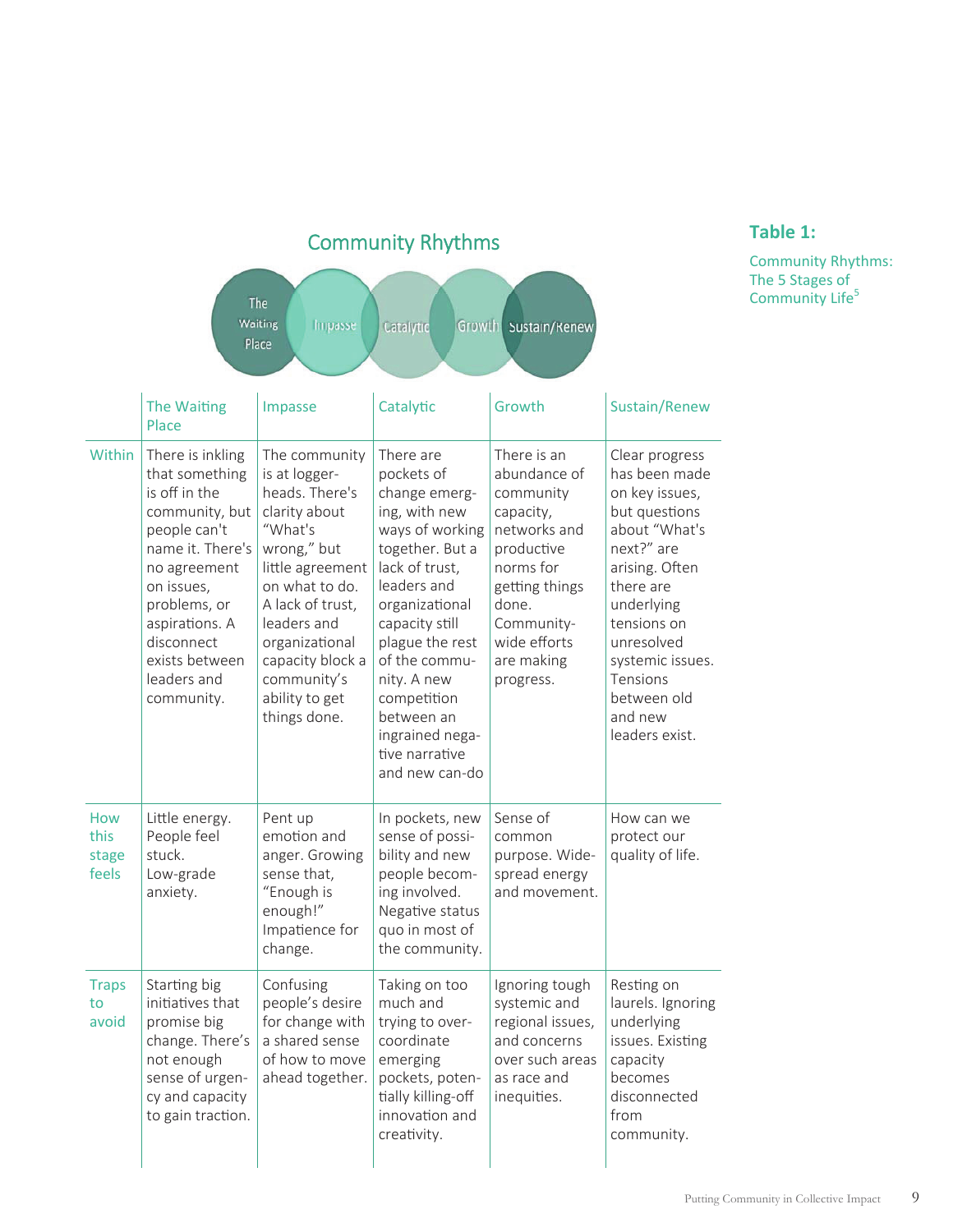## "Whether dealing with the natural world or with communities—without a healthy enabling environment—it's hard for things to take root."

what works, but my experience is that this is much easier said than done. It requires a keen discipline to make sure that such efforts are truly making a difference in people's lives, and that people clearly see and experience those benefits. Yet even under the best of circumstances, it is easy to mistake pockets of change, however productive, as a sign of a *community's* readiness and appetite for much larger comprehensive change. Hubris can win the day, leading to largescale efforts that cannot be supported by the community as a whole. Under the conditions of the Catalytic Stage one must think carefully about what will gain traction and so grow people's confidence that broader change is even possible.

### A Sustainable Enabling Environment

At one of the many "collective impact" meetings that I have attended, a person sitting at my table had asked the group there, "Why are we having the same conversations over and over again?" She told us that she's tired and frustrated by attending meetings and conferences where new initiatives get launched only to find herself and others back at the drawing table over and over again. Ralph Smith, the senior vice president of the Annie E. Casey Foundation and managing director of the Campaign for Early Grade-Level Reading, responded to this frustration in a presentation later that morning: "This is not a know how problem," he said, referring to making progress on early-grade level reading. "We know what to do. That requires nurturing a sense of possibility and illuminating pathways to success."

To forge a sense of possibility and pathway, it

is critical to create the right enabling environment in a community. This means focusing on the underlying conditions in a community that need to be present for change to occur – and for the community itself to change how it works together.

Collective impact efforts should look at nine essential factors, which, together, form what I call public capital. These include different layers of leadership in a community, norms for interaction, the presence of multiple groups that span boundaries and bring people together, conscious community conversation, and networks for learning and innovation<sup>6</sup>. We can think of these elements as making up a community's "ecosystem" – an enabling environment. Whether dealing with the natural world or with communities – without a healthy enabling environment –it's hard for things to take root, grow and spread to scale. Years ago I did a study comparing two Mississippi communities that were facing education challenges. One community had made progress, while the other one seemed to remain solidly stuck in the past. Our instinct was to examine their two sets of "education policies" as a way to explain the differences; but when we deeply engaged community leaders and residents, what we discovered was that one community had a strong enabling environment – or public capital – and the other did not.

The good news is that these conditions can be proactively created, but this must be done with *intention*. The trick is to focus on a particular "sweet spot:" develop strategies that move the needle on an issue and – simultaneously – build the underlying conditions for change. Let's return again to Asylum Hill, which can provide a simple and straightforward example. The sweet spot there might have been a combination of actions that work to reduce crime and its threat and bring people back onto the streets. In our discussions, this led people to talk about building stronger ties between the police and neighbors (as opposed to starting new programs), in order to help police pursue drug dealers and prostitutes, while proactively creating more visible social gathering places for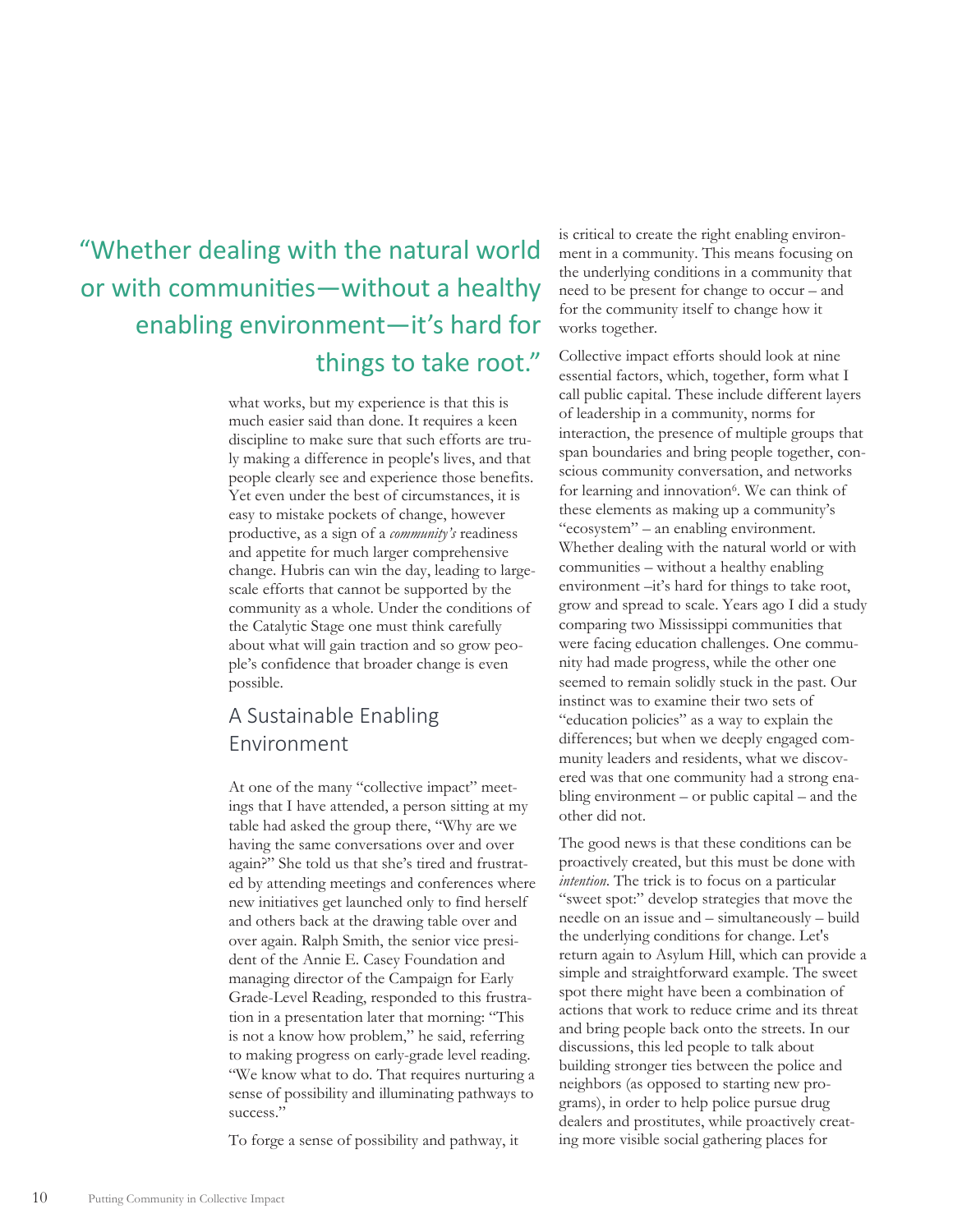neighbors, thereby sending signals that the streets are safer for people to become more connected to one another. In this way, the community can reduce crime while building the conditions that will create a stronger community, ready to take action on other issues.

Most communities I work with across the country (both large and small) sorely lack conditions that make up a healthy enabling environment, the very same conditions essential to help move a community through different stages of community life. Without these conditions, wellintentioned efforts are held back. Determining where and how to take action in the "sweet spot" requires vigilance and a deep understanding of one's community. But the payoff is worth it: greater impact on the issue at hand, and a better functioning community on issues to come.

### A Focus on Impact *and* Belief

When all is said and done, the chief calling card of a collective impact approach is that word "impact." A powerful thing it is – because it taps into the pent-up desire among people in communities to show demonstrated progress on issues they care most about. Yet, surprising though it may be, the intense focus on impact alone is not enough to create that desired goal. Another ingredient is needed: *belief*.

I have traveled across the country for over a year listening, deeply, to Americans talk about their aspirations and concerns for themselves, their communities and the nation7. I heard people talk about an array of things troubling them, including a weak economy and too few jobs; seemingly rigged rules for the wealthy and connected; and the negative consequences from people's obsession with instant gratification. Among all these concerns, one in particular shot to the top: the need to restore our *belief* that we can get things done, *together*.

For those of us interested in producing positive change in communities, we must remember that belief, after all, is that intangible factor that prompts and prods people to step forward and engage; to be willing to join with others; to

# **Public Capital: Creating a Community's Enabling Environment**

**An Abundance of Social Gatherings –** that enable people to learn about what is happening in the community and begin to develop a sense of mutual trust.

**Organized Spaces for Interaction – where people can** come together to learn about, discuss, and often act on community challenges. These spaces help a community begin to identify and tap resources to address concerns.

**Boundary Spanning Organizations – that help engage** people in public life, spur discussion on community challenges and marshal a community's resources to move ahead. These organizations help lay the foundation for community action, but do not act as the driving force.

**Safe Havens for Decision Makers - where a community's** leaders can deliberate and work through community concerns in "unofficial," candid discussions.

**Strong, Diverse Leadership** - that extends to all layers of a community, understands the concerns of the community as a whole and serves as a connector among individuals and organizations throughout the community.

**Informal Networks and Links –** that connect various individuals, groups, organizations and institutions together to create a cross-fertilization effect of experiences, knowledge and resources. People carry and spread ideas, messages and community norms from place to place.

**Conscious Community Discussion – where a community** has ample opportunity to think about and sort through its public concerns before taking action. People play an active role in helping decide how the community should act.

**Community Norms for Public Life - that help guide how** people act individually, interact and work together. These norms set the standards and tone for civic engagement.

**A Shared Purpose for the Community –** that sends an explicit message about the community's aspirations and help reinforce that everyone is headed toward a common goal.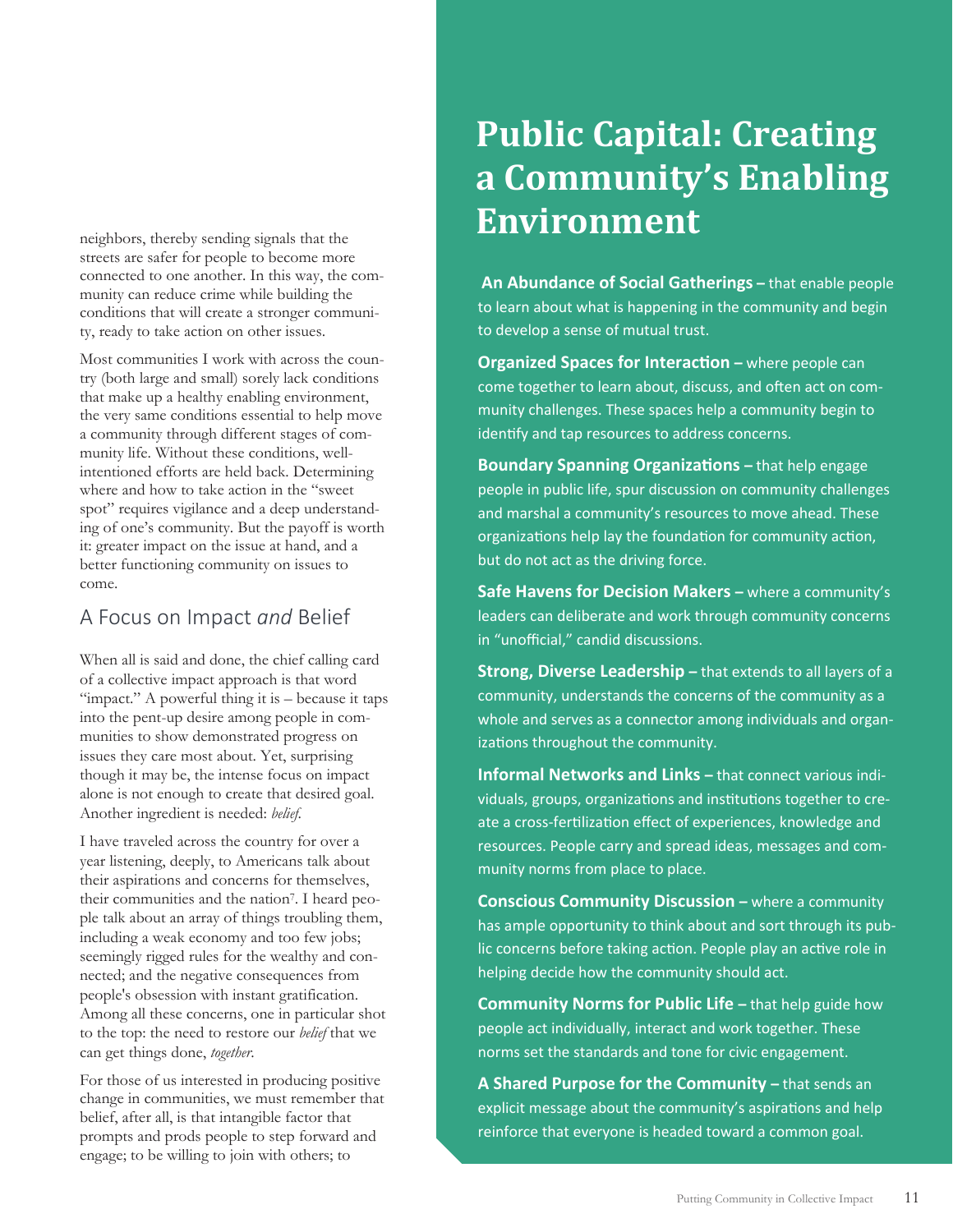# "Belief arises when people feel they are part of something larger than themselves. Belief is the very basis of any effort at *collecƟve* impact."

connect their own self-interests with those of others and then transcend them, at times. Belief arises when people feel they are part of something larger than themselves. Belief is the very basis of any effort at *collective* impact.

Impact is of course demonstrated by using data to show proof of progress – things that can be measured, quantified, and presented in charts and graphs. But belief is different. Numbers and facts only go so far in engendering belief. My own experience convinces me that in our collective impact initiatives we must make greater room to address people's search for belief. Amid our commitment to using data, we must be mindful of the basic human desires of people to hold confidence that change is even possible.

I saw this play out strikingly in Las Vegas, which was one of the stops I made in this journey across the country interviewing Americans. There, after a lengthy conversation with about a dozen people, a Las Vegas man suggested that those individuals sitting around the table – or people just like them in his neighborhood – should get together to paint a school. I was incredulous at first: how would painting a school address the systemic education and societal issues that we had discussed? The discussion participants quickly responded: painting the school – or any such effort – could never, alone, bring about the kinds of changes they were seeking; but, they said, painting the school would bring people out from their homes, enable them to set a goal together, work on accomplishing it, figure out how to overcome unexpected obstacles, *and* achieve something together. Moreover, children in that school would see that people care about them. Other individuals in another neighborhood might be triggered to do something with their neighbors.

They argued that by undertaking this effort, their aim was to restore a sense of *trust* in their community, to rebuild meaningful *relationships* at a time when so many people are focused on themselves, and to rekindle a sense of *confidence* that people actually can *achieve* something together.

Now what engenders belief is how we choose to do things in our communities. Consider your own work, for instance, and think about these questions:

- Even amid all the collective impact plans and strategies, is the work structured in ways that literally make room for people (not just leaders) in the community to come together with others – especially those who are different from themselves?
- x Are issues and challenges framed in a *public*  way or only in terms of expert language, programs, and budgets? In other words, do the issues and challenges reflect a community's *public* knowledge – people's aspirations and concerns and how people experience the issues in their lives?
- To what extent are people engaged as active participants in the work of the community, rather than implying that experts and organizations have all the answers, or that people themselves are mere recipients of others' action?
- Do small actions taken by people count, or are they dismissed as lacking scale and impact – even though action on larger issues may depend upon the trust, relationships and confidence gained through small steps?

People want problems in their communities to be solved, and I do believe they want to see measurable results. But in listening to the drumbeat for impact, we must not miss this other essential note of importance to people: *belief*. As one Las Vegas man said to me8:

"Basically, the more people [get out], the more sense of hope they'll get... In their mind, they'll get out, they'll want to help, and when they see that they can get something accomplished together, they're going to be like, 'Oh, we can get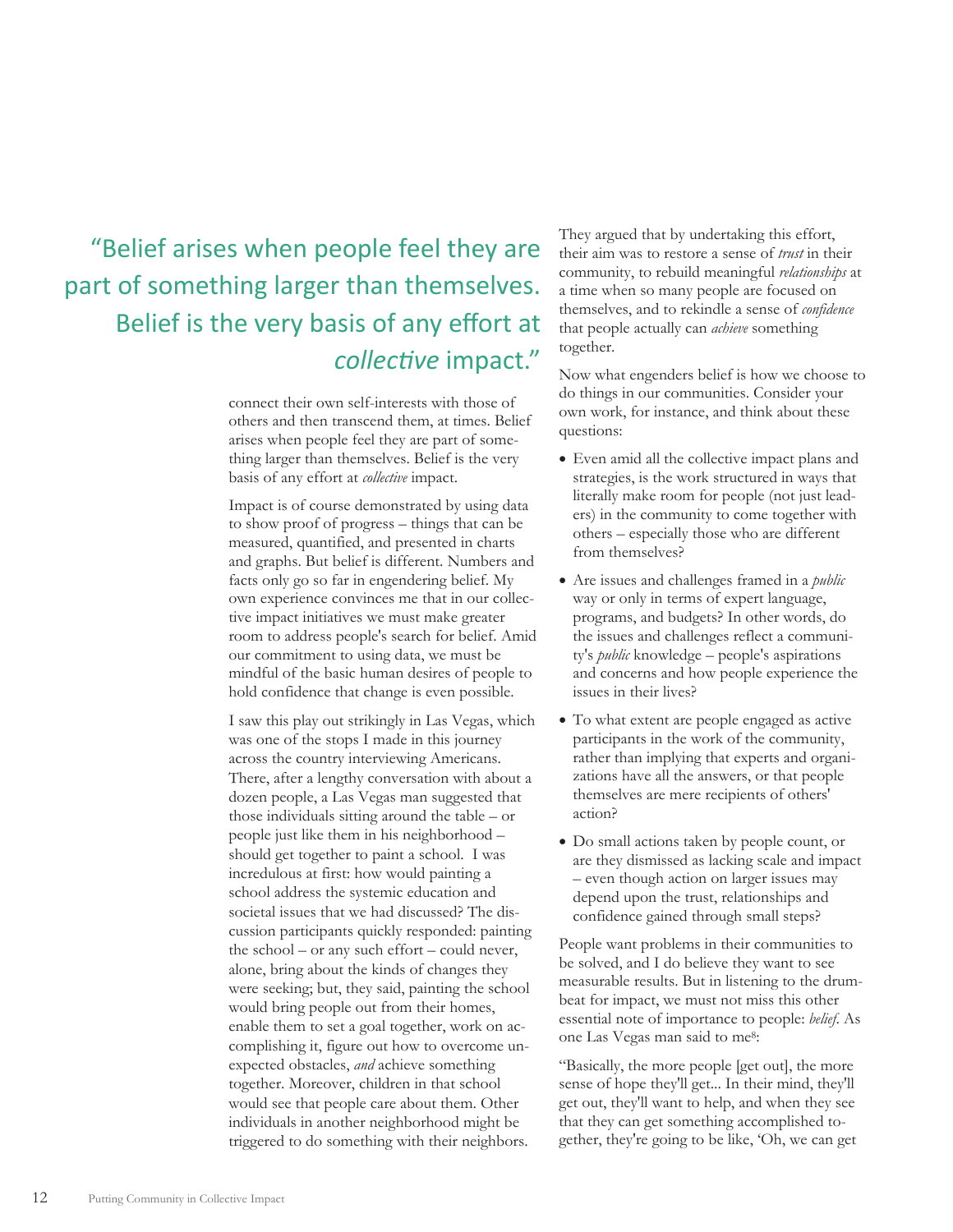## "The key *hidden* factor is whether a community moves forward or not is its narrative."

this accomplished. Let's get more people to work so we get something bigger accomplished. Let's keep on growing from that part on!"

Those concerned with collective impact would be wise to focus on both impact *and* belief. Belief is central to people productively engaging with one another, marshalling resources, and collectively bringing about change. It bears repeating: belief is at the heart of collective impact.

### The Story a Community Tells Itself

One of the five key characteristics of collective impact is ongoing communications. This critical element focuses on the need for good and open communications between and among collaborative partners, and in a broader sense communicating about the challenges a community faces and how to overcome them. These practices are vital. But alone they won't be adequate to address the challenge that *narratives* play in a community.

My own research and observations reveal that the key *hidden* factor in whether a community moves forward or not is its narrative. This is the story the community tells about itself, the story people pass along to their friends, neighbors and colleagues, the very story that insinuates itself into the daily life of a community – and thus drives communities. A community's narrative shapes people's mindsets, attitudes, behaviors, and actions; it affects their sense of possibility. Any effort to bring about community change through a collective impact approach must involve addressing a community's narrative.

Many communities are dogged by an ingrained *negative* narrative. I remember working in Las Vegas, NV where the narrative at the time was,

"I'm for me, and you're for me." Pursuing a second chance at the American Dream meant people were incessantly focused inward on their own lives, and many leaders and organizations followed a similar path to protect their own turf and success. This narrative made it nearly impossible to bring people and groups together to address common challenges unless, of course, a crisis was at hand; but once the crisis subsided, business as usual returned.

Years ago, when I first started working in Youngstown, OH, the narrative was one of waiting, inaction. People across the community literally said to me and my colleagues in community conversations and in-depth interviews that they were "waiting for a knight on a white horse" or "waiting for a new mayor to come to solve our problems.*"* That narrative reinforced the sense among people that they must be "saved" by someone or something else – not by their own collective efforts. When I was last in Boise, ID, people from across the state and I talked about how in smaller rural communities, people often say things like, "Oh, this place will never change," or "We tried that before, it'll never work," or, "This is just the way it's always going to be."

When community leaders, funders and others hear about narratives, their instinct is to see them as another public relations or traditional communications challenge. But that is not so! Simply hanging new signs from street lamps about a community's (anticipated or hoped for) comeback, or creating a new community slogan or logo, won't solve this challenge. Nor will simply "telling stories" – as if all that communities must do is increase the number and volume of stories of local heroes, new charity events, or effective programs backed up by impact data on websites, in brochures, and the like. This also is a common misstep among groups and organizations and the army of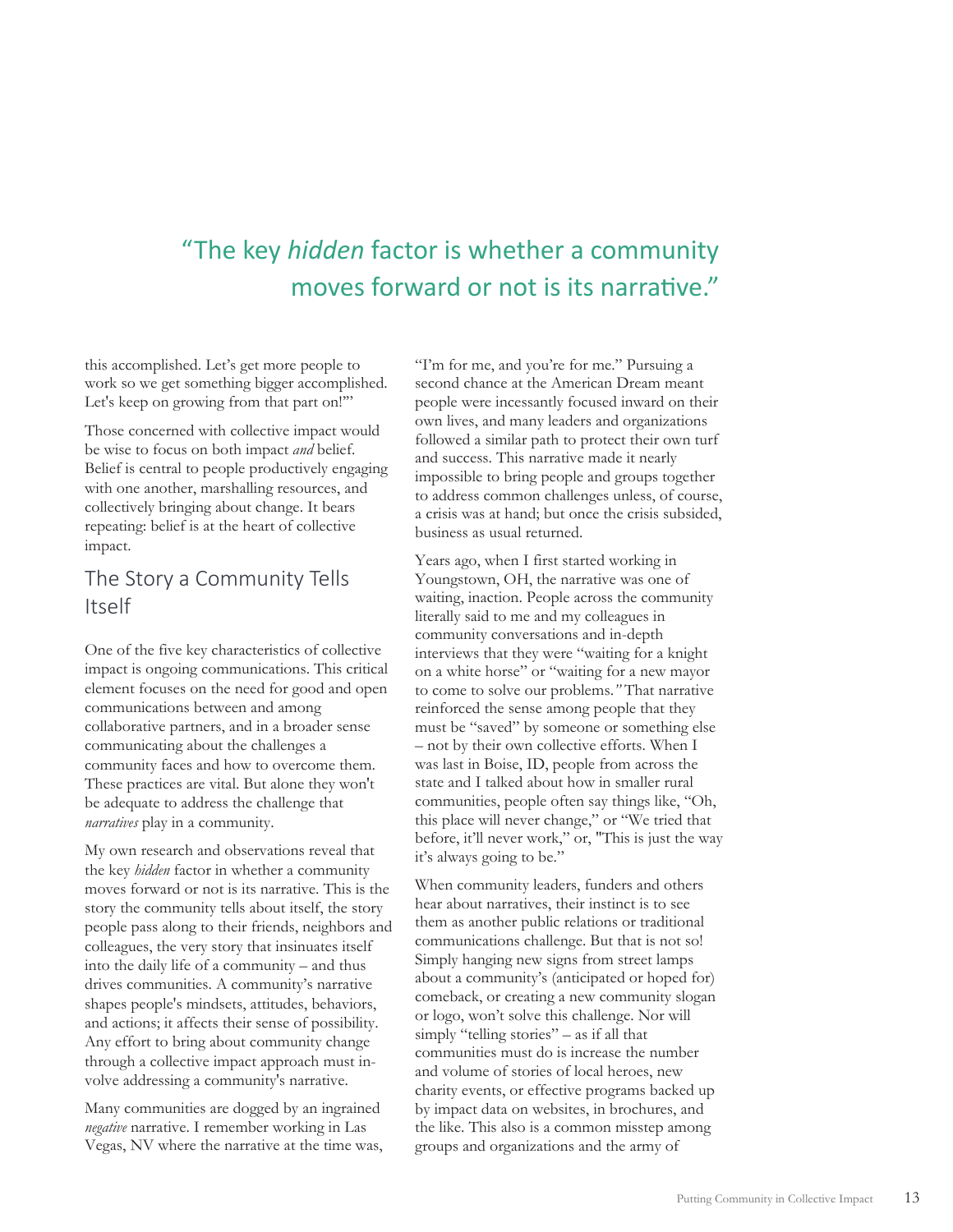# "Throughout this article, I've been calling for something so basic that in our daily efforts it easily eludes us: collective impact efforts must always have the community in their line of sight."

consultants they employ.

There's much I could say about the very nature, tone and structure of what makes a good story regarding a community's narrative; but here I will limit my comments to say that I think of them as "civic parables." All parables have a moral or lesson to them, but the moral is embedded in a story. Parables captivate our attention because they are about how people encountered a challenge, how they set out to address it, what happened along the way, how they may have fallen down and figured out how to get back up, and how they moved ahead. Consider for a moment of the civic parable that could be told about the people of Las Vegas painting their local school, and its potential meaning to the larger community to make progress. Indeed, good parables always implicate the reader or listener – much like the example of the Good Samaritan – in that they enable someone to see themselves in the story and see a way to act on its moral or lesson. Through this, they also engender belief about what is possible.

So communities need new "can-do" narratives if they are to move forward. But, as I mentioned earlier about collective impact efforts, these new narratives cannot be imposed on a community. They only *emerge*. They bubble up from within a community as genuine efforts of progress and new ways of working together – true proof points – start to take root and spread. These stories make their way into and through the community by word of mouth and careful communications approaches.

A community narrative takes form only when people can see the connections between and among *different* stories, or civic parables, creating a *believable* track record. What's more, the narrative must unfold over an arc of time, giving people a sense that a new trajectory is at work.

Indeed, time is a critical dimension here. For people must be able to see where they are, what came before, and the possibilities for the future.

Those interested in giving rise to a new, "can-do" narrative, however, must be prepared for a sharp and long-term competition between the emerging narrative and the community's ingrained narrative. The latter does not give way easily – but it must.

### Turning Outward to Find a Way Forward

Throughout this article, I've been calling for something so basic that in our daily efforts it easily eludes us: collective impact efforts must always have the community in their line of sight. After all, communities are where collective impact takes place. They are where change will unfold. Communities are the context in which impact is sought. They are made up of people with aspirations and concerns and a swirl of underlying conditions, none of which anyone can control or simply impose their will on.

One of the things I've learned in working with community leaders, organizations, and funders, is that to pay attention to a community's civic culture requires making a conscious decision to turn outward toward the community. Even our best intentions don't always lead us to make this turn. In *The Organization-First Approach: How Programs Crowd Out Community*9, my colleague John Creighton and I found that while many leaders and organizations talk about "community," they are often more focused on their own programs, initiatives and processes. Then, the more concerned they were with their efforts being relevant and significant in the life of a community, the more they turned inward. Our reflex is to do what we already know how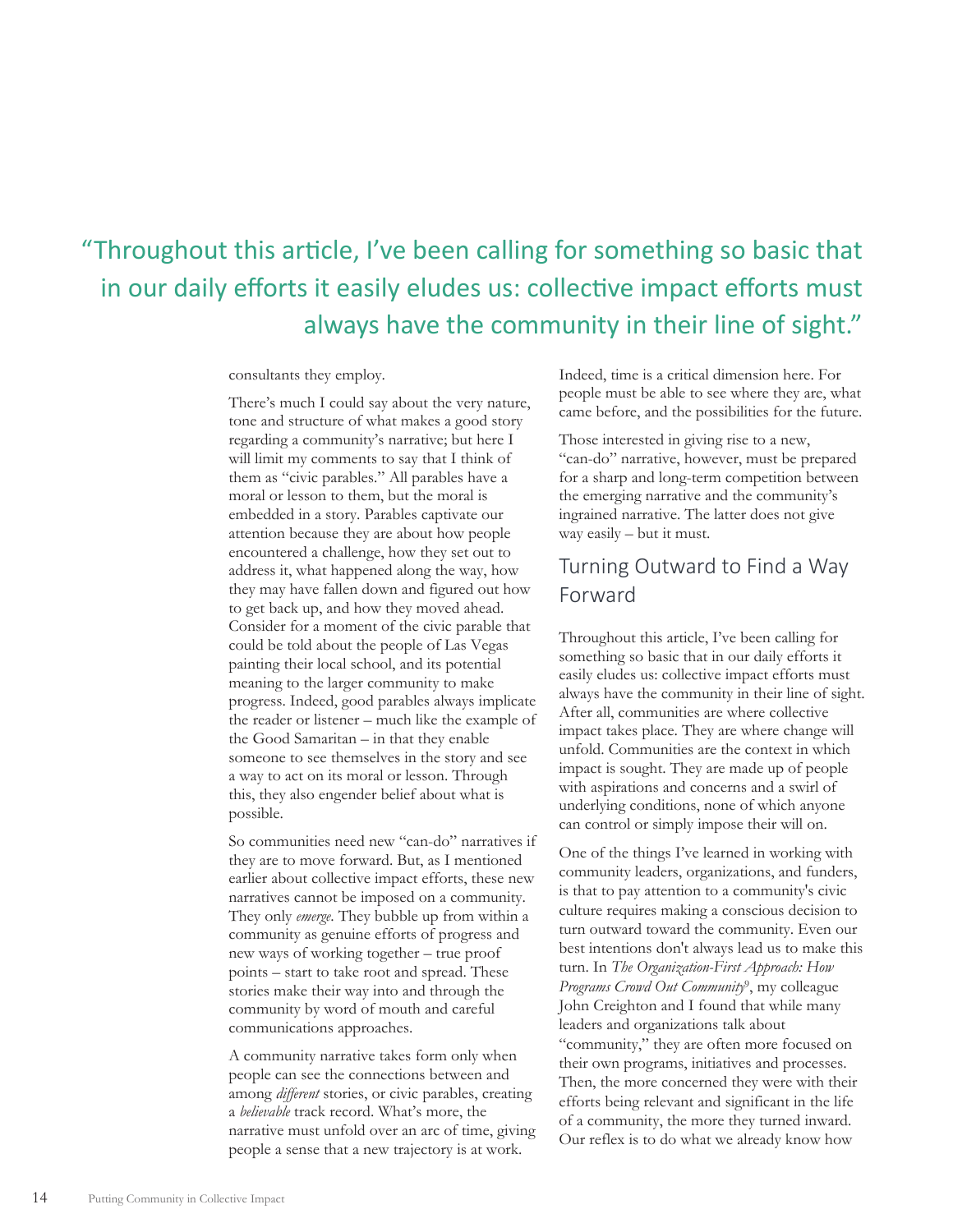to do: update a strategic plan, better organize partners, adopt a new internal process, even develop a new logo. Each in its own way, and at the appropriate time, these steps can be the right ones to take. But the problem of turning outward toward the community remains. There is no substitute for it.

Taking a collective impact approach has captured the imagination of people who want to bring about positive change in their communities. It resonates deeply with them. It helps people know how to forge successful collaborations. To fulfill the promise of collective impact, we must now turn outward toward our communities and focus on their civic culture. This will help us find the way forward.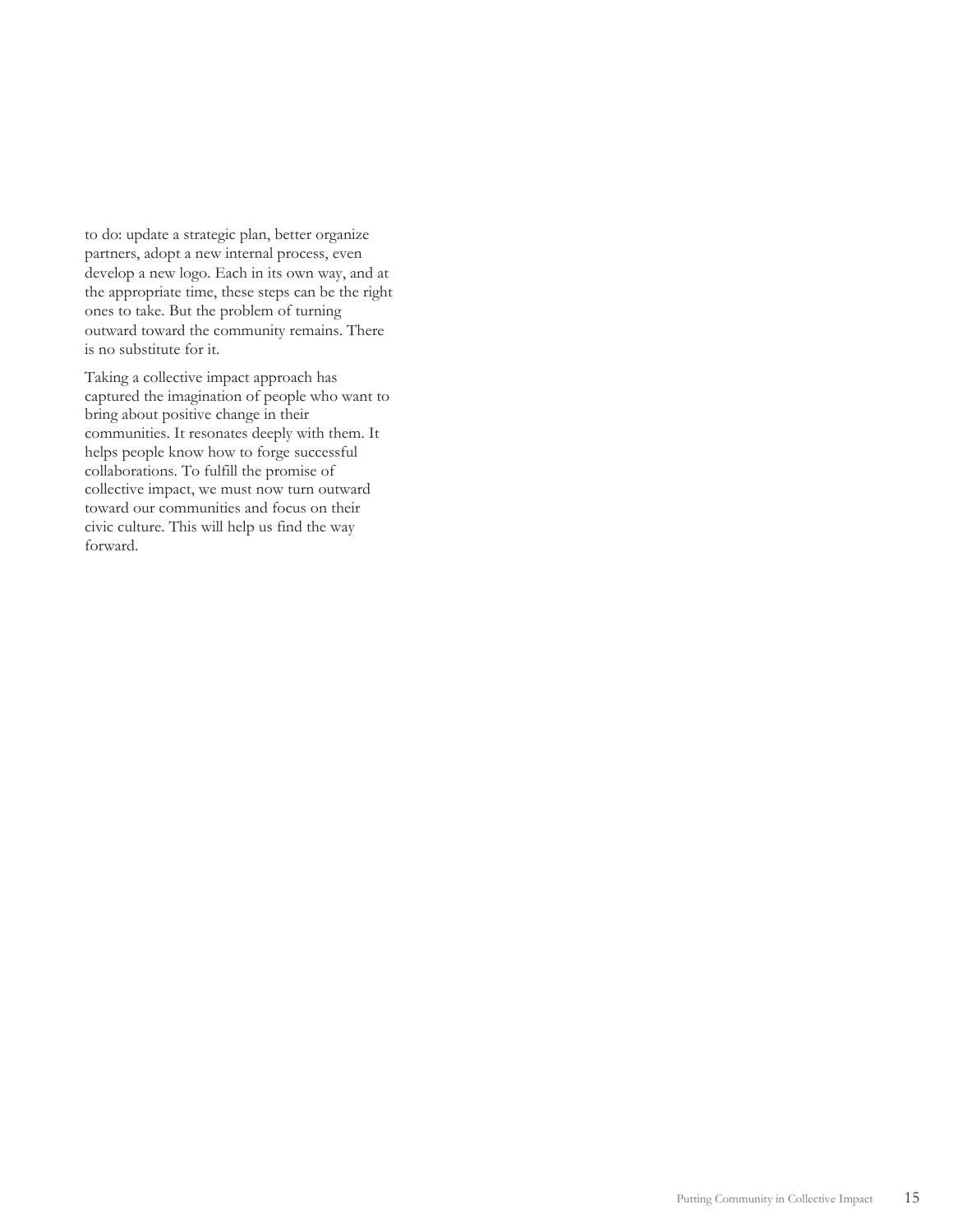# References

- 1. Jolin, Michele, Paul Schmitz, and Willa Seldon. "Community Collaboratives Whitepaper: A Promising Approach to Addressing America's Biggest Challenges." Washington, DC: White House Council for Community Solutions (2012).
- 2. Ibid.
- 3. Kania, John and Mark Kramer. "Collective Impact". Stanford Social Innovation Review (Winter  $2011$ ).
- 4. ǡǤ*The Role of Community Schools in PlaceǦBased Initiatives: Collaborating for Student Success*. Washington, DC: Coalition for Community Schools, Institute for Educational Leadership (2013).
- 5. The Harwood Group. *Community Rhythms: Five Stages of Community Life*. Flint, MI: The Charles Stewart Mott Foundation (1999).
- 6. ǡǤ
Ǥ Ǥ*On the American Frontier: Las Vegas Public Capital Report*. Bethesda, MD: The Harwood Institute for Public Innovation (2004).
- Ǥ ǡǤ*The Work of Hope: How Individuals and Organizations Can Authentically Do Good*. Dayton, OH: The Charles F. Kettering Foundation (2012).
- 8. The Work of Hope, 77.
- 9. Harwood, Richard C. and John Creighton. *The Organization-First Approach: How Programs Crowd Out Community*. Dayton, OH: The Charles F. Kettering Foundation (2008).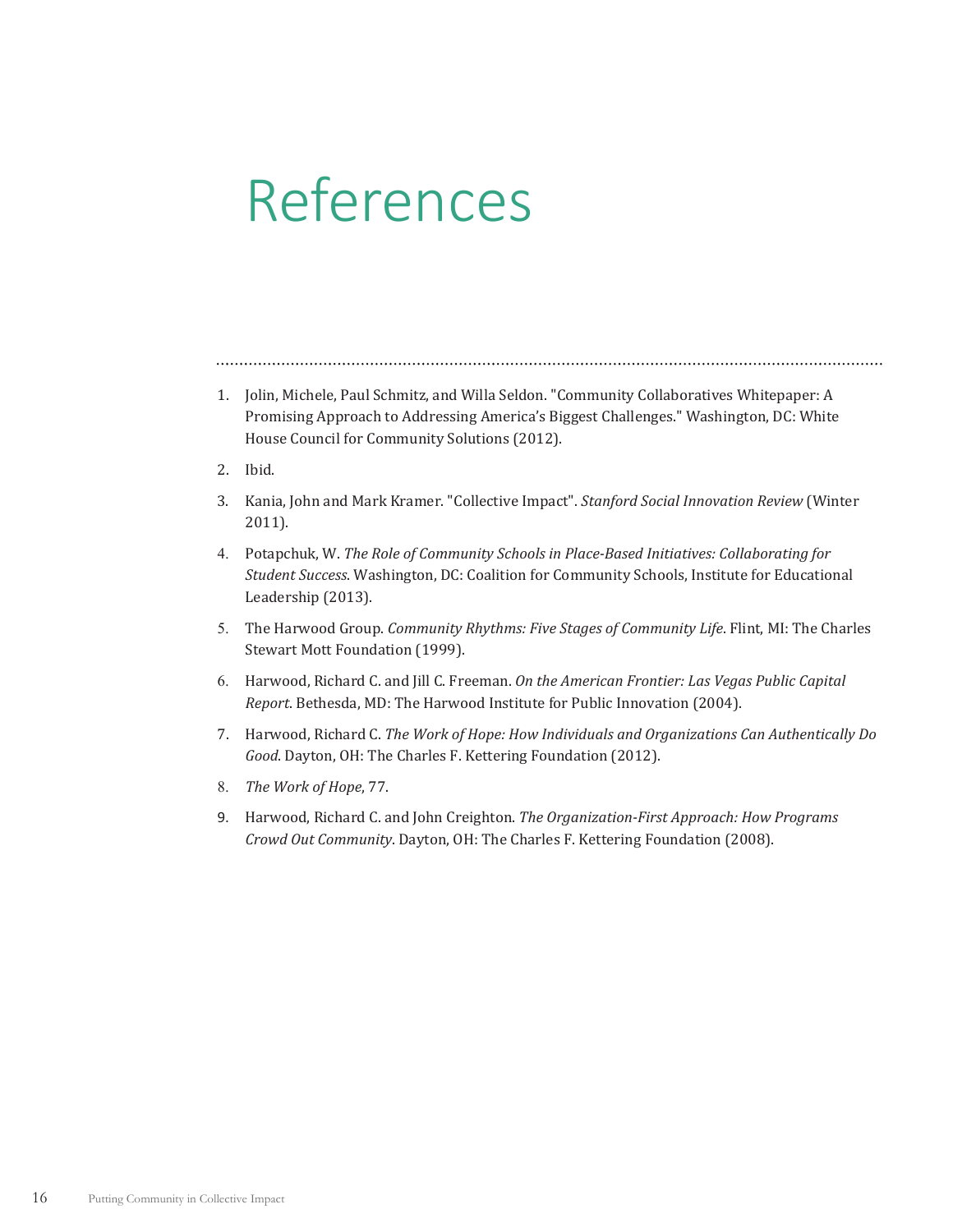### 

### For more information about this report

Richard C. Harwood Founder and President  $r$ *harwood@theharwoodinstitute.org* 

#### About the author

Richard C. Harwood is founder and president of The Harwood Institute for Public Innovation, a national nonprofit organization based in Bethesda, Md. The Institute teaches, coaches and inspires people and organizations to solve pressing problems and change how communities work together.

### For more information about the Collective Impact Forum

#### Jennifer Splansky Juster

Director, Collective Impact Forum  $J$ ennifer.juster@collectiveimpactforum.org



Putting Community in Collective Impact by Richard C. Harwood is licensed under a Creative Commons Attribution—NoDerivs 3.0 Unported License. Permissions beyond the scope of this license may be available at www.fsg.org.